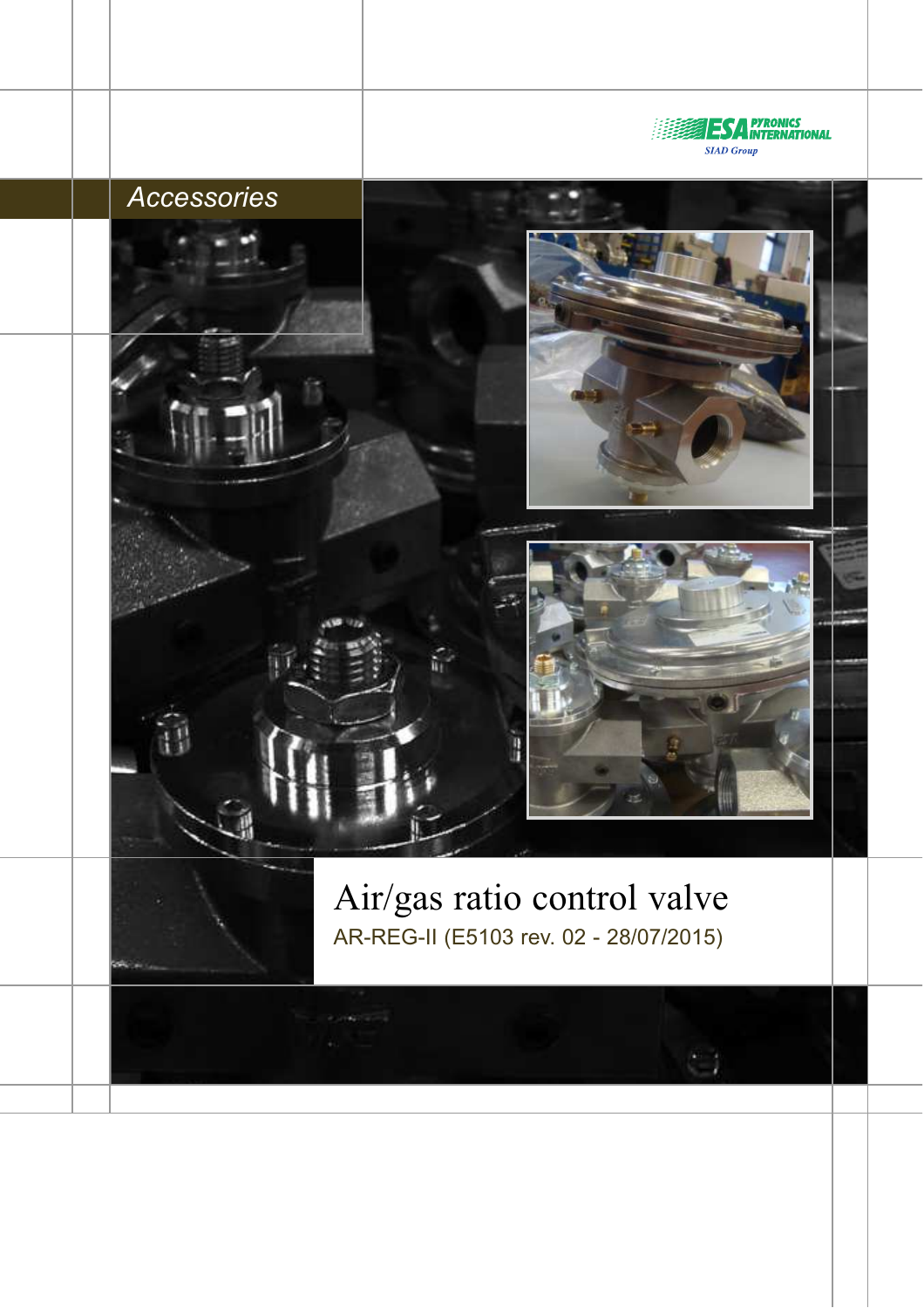### **GENERAL WARNINGS:**



■ All installation, maintenance, ignition and setting must be performed by qualified staff, respecting the norms present at the time and place of the installation.

 $\blacksquare$  To avoid damage to people and things, it is essential to observe all the points indicated in this handbook. The reported indications do not exonerate the Client/User from observing general or specific laws concerning accidents and environmental safeguarding.

■ The operator must wear proper DPI clothing (shoes, helmets...) and respect the general safety, prevention and precaution norms.

■ To avoid the risks of burns or high voltage electrocutaion, the operator must avoid all contact with the burner and its control devices during the ignition phase and while it is running at high temperatures.

■ All ordinary and extraordinary maintenance must be performed when the system is stopped.

■ To assure correct and safe use of the combustion plant, it is of extreme importance that the contents of this document be brought to the attention of and be meticulously observed by all personnel in charge of controlling and working the devices.

■ The functioning of a combustion plant can be dangerous and cause injuries to persons or damage to equipment. Every burner must be provided with certified combustion safety and supervision devices.

 $\blacksquare$  The burner must be installed correctly to prevent any type of accidental/undesired heat transmission from the flame to the operator or the equipment.

■ The performances indicated in this technical document regarding the range of products are a result of experimental tests carried out at ESA-PYRONICS. The tests have been performed using ignition systems, flame detectors and supervisors developed by ESA-PYRO-NICS. The respect of the above mentioned functioning conditions cannot be guaranteed if equipment, which is not present in the ESA-PYRONICS catalogue, is used.

**DISPOSAL:**



To dispose of the product, abide by the local legislations regarding it.

#### **GENERAL NOTES:**

■ In accordance to the internal policy of constant quality improvement, ESA-PYRONICS reserves the right to modify the technical characteristics of the present document at any time and without warning.

 $\blacksquare$  It is possible to download technical sheets which have been updated to the latest revision from the **www.esapyronics.com** website.

The products manufactured by ESA-PYRONICS have been created in conformity to the **UNI EN 746- 2:2010** Norms: Equipment for industrial thermal process - Part 2: Safety requirements for combustion and the movement and treatment of combustible elements. This norm is in harmony with the Machine Directive **2006/42/CE**. It is certified that the products in question respect all the requirements prescribed by the above mentioned Norms and Directives.

■ Certified in conformity with the **UNI EN ISO 9001** Norm by DNV GL.

| <b>CERTIFICATIONS:</b>                                                                                                                                                                               |  |                             |  |  |  |
|------------------------------------------------------------------------------------------------------------------------------------------------------------------------------------------------------|--|-----------------------------|--|--|--|
| Pressure regulators and associated safety devices for<br>EN88/1:2011<br>gas appliances - Part 1: Pressure regulators for inlet pres-<br>sures up to and including 50 kPa.<br>Certificate CE-51CQ4633 |  |                             |  |  |  |
| <b>CONTACTS / SERVICE:</b>                                                                                                                                                                           |  |                             |  |  |  |
|                                                                                                                                                                                                      |  |                             |  |  |  |
| Headquarters:                                                                                                                                                                                        |  | <b>International Sales:</b> |  |  |  |
| Esa S.p.A.                                                                                                                                                                                           |  | Pyronics International s.a. |  |  |  |
| Via Enrico Fermi 40                                                                                                                                                                                  |  | Zoning Industriel, 4ème rue |  |  |  |
| 24035 Curno (BG) - Italy                                                                                                                                                                             |  | B-6040 Jumet - Belgium      |  |  |  |
| Tel +39.035.6227411                                                                                                                                                                                  |  | Tel +32.71.256970           |  |  |  |
| Fax +39.035.6227499                                                                                                                                                                                  |  | Fax +32.71.256979           |  |  |  |

**esa@esacombustion.it**

**www.esapyronics.com**

**marketing@pyronics.be**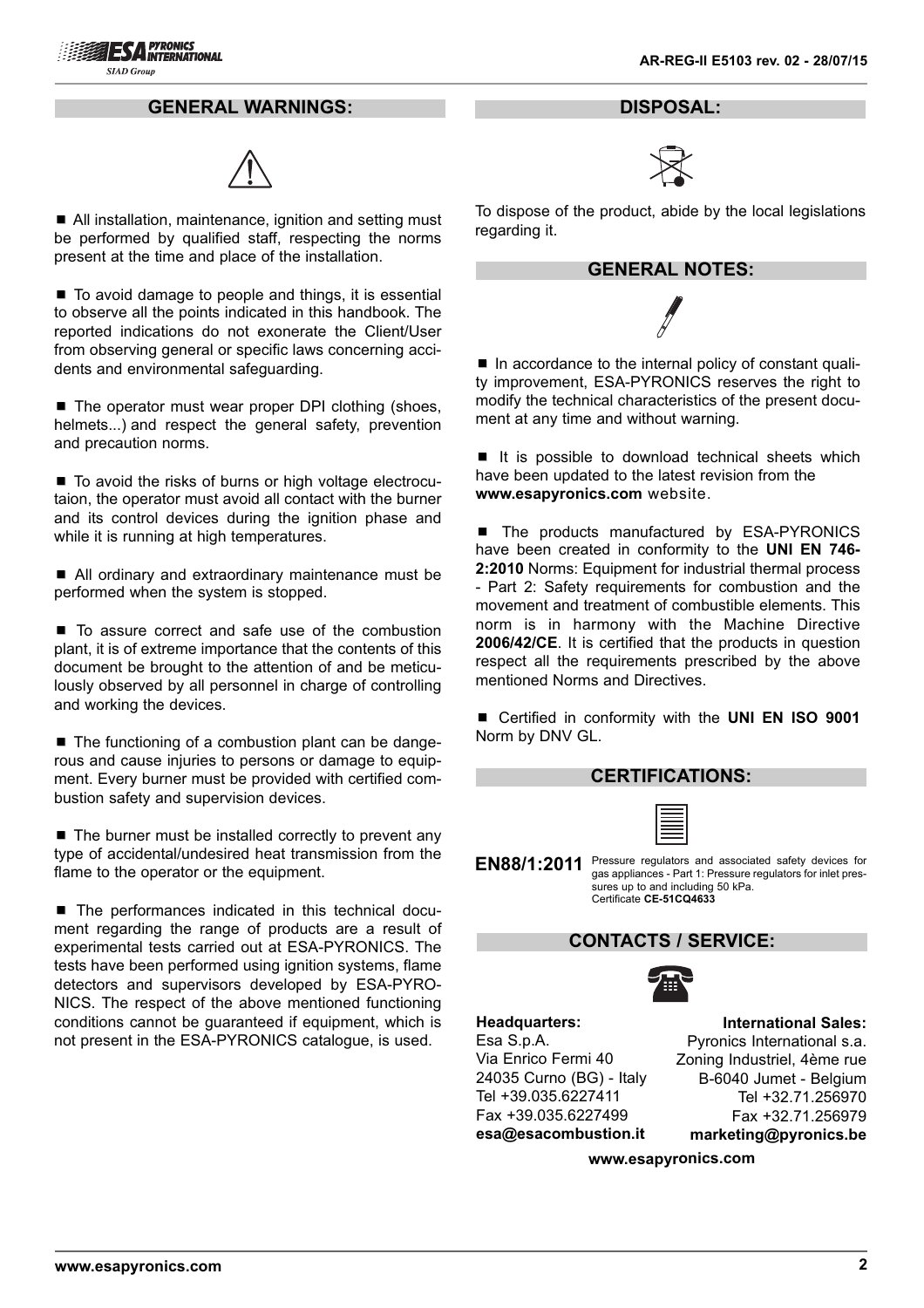The AR-REG-II balanced modulators reduce fluid pressure to a charging pressure value, guaranteeing a constanto ratio between fuel and combustion agents, resulting in more effecient combustion reducing consumption. As opposed to traditional ratio regulators, the AR-REG-II operates instaleld on the combustion air pipeline and is modulated by a pressur esignal coming from the fuel gas line.

### **APPLICATIONS**

■ Fuel/combustion air ratio regulation

■ Revamping of combustion systems from modulated fixed air/gas to Stoichiometric ratio,

### **CHARACTERISTICS**

| Regulation group:                           | 2                                 |  |
|---------------------------------------------|-----------------------------------|--|
| ■ Gas Group                                 | 1/2/3                             |  |
| Maximum working pressure:                   | 200mbar                           |  |
| Nominal working pressure:                   | $70+200$ mbar                     |  |
| ■ Working temperature:                      | $-10^{\circ}$ C ÷ 70 $^{\circ}$ C |  |
| Maximum air temperature:                    | $200^{\circ}$ C                   |  |
| $\blacksquare$ Flow ratio:                  | 10:1                              |  |
| Maximum gas signal:                         | 70 mbar                           |  |
| Nominal gas signal:                         | 50 mbar                           |  |
| Minimum gas signal:                         | $0,4$ mbar                        |  |
| Precision:                                  | low flow +0,0 / -0,1 mbar         |  |
|                                             | full flow $+0.0$ / -1.0 mbar      |  |
| ■ Spring regulation field:                  | -5 mbar/ +5mbar                   |  |
| Spring regulation field $(P_{in}=70$ mbar): | -5mbar / 0mbar                    |  |

#### **MATERIAL COMPOSITION:**

| ■ Valve seat body: | GAISi 9.1                  |  |
|--------------------|----------------------------|--|
| ■ Valve disc       | AISI303                    |  |
| ■ Main spindle     | galvanized iron            |  |
| ■ Diaphragms       | HTmaterial approved accor- |  |
|                    | ding to EN549              |  |

### **DESRIPTION**

The AR series modulators are double diaphragm units in which th efirst, known as balancing diaphragm, separates the air inlet chamber of the valve body from the underlying chamber of the main diaphragm; and the second diapragm balances the output pressure existing in the lower chamber of the actual diaphragm and the existing pressure in the upper chamber.

The spring of these regulators is meant to counterbalance the weight of the moving internal parts and has an added tension just enough to close the valve.

The small sealing diaphragm is sized so that its surface is equal to the actual area of the valve disc so that the variations in the supply pressure are cancelled by the effects of the position of the valve. The upper chamber of the main diaphragm is in communication with the pilot pressure, while the lower chamber is in communication, by means of an impulse orifice, with the chamber of the





regulated pressure downstream of the valve. With equal pressures in both chambers above and below the main diaphragm, the valve is closed; when you create a pressure difference between the upper chamber and the lower (positive pressure in the upper chamber due to the charge), the valve will move downward thus allowing the air to flow through the system. If the air flow increases until the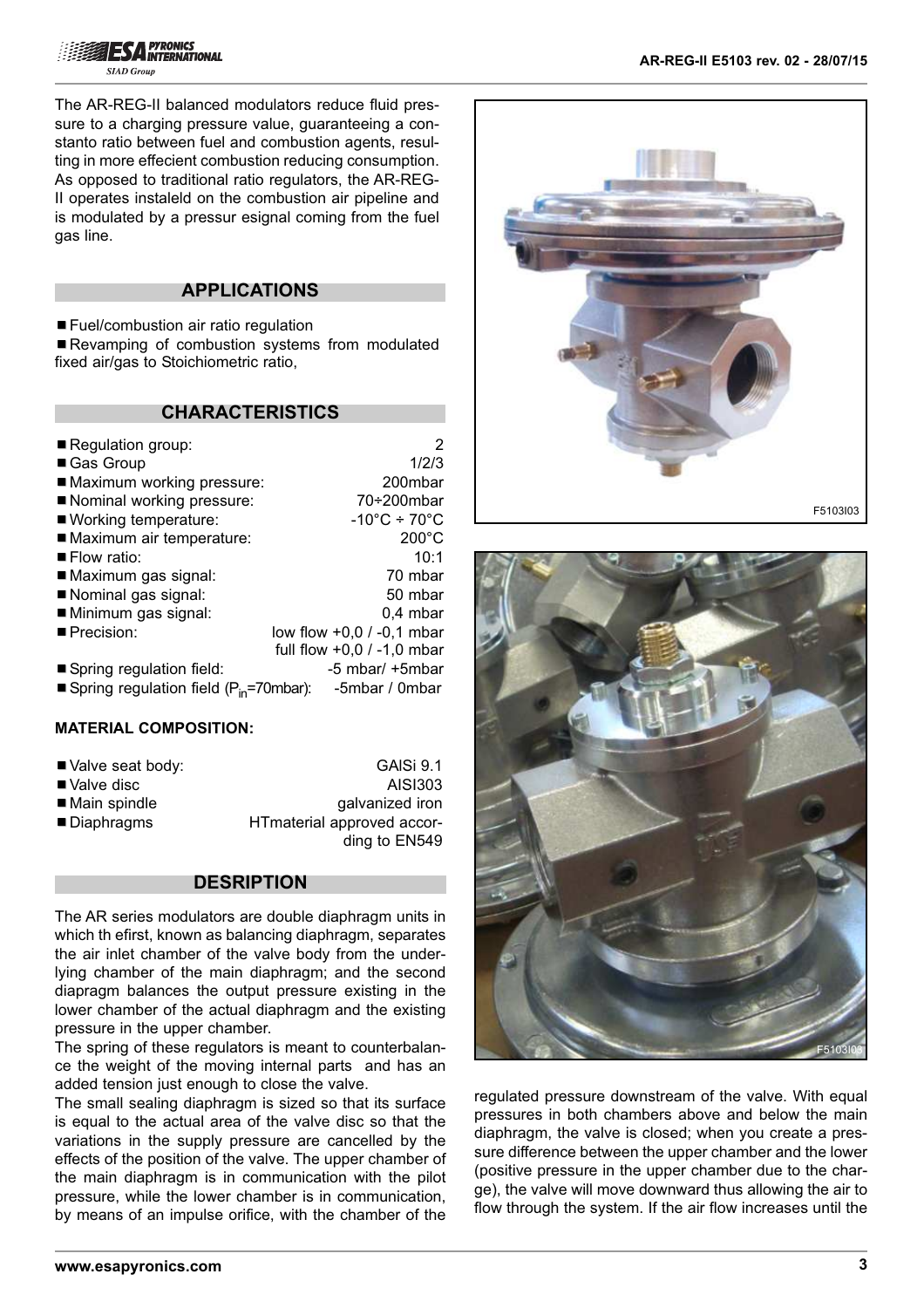

# **DESCRIZIONE**

downstream pressure equals the pressure in the upper chamber; this is possible because the downstream pressure, through the pulse hole, is transmitted in the lower chamber of the diaphragm. The AR regulators ensure floreliable and accurate air flow control for all types of combustion systems.

In case of installations on roller on fixed modulated air and gas roller kilns:

- Simple installation on air line
- Maintaining existing plant configuration without changing the combustion head.
- Ability to adjust the excess air manually on each burner.
- Stoichiometry of the combustion constant during the modulation phases from minimum to maximum flow rate.
- Energy saving up to 10%.

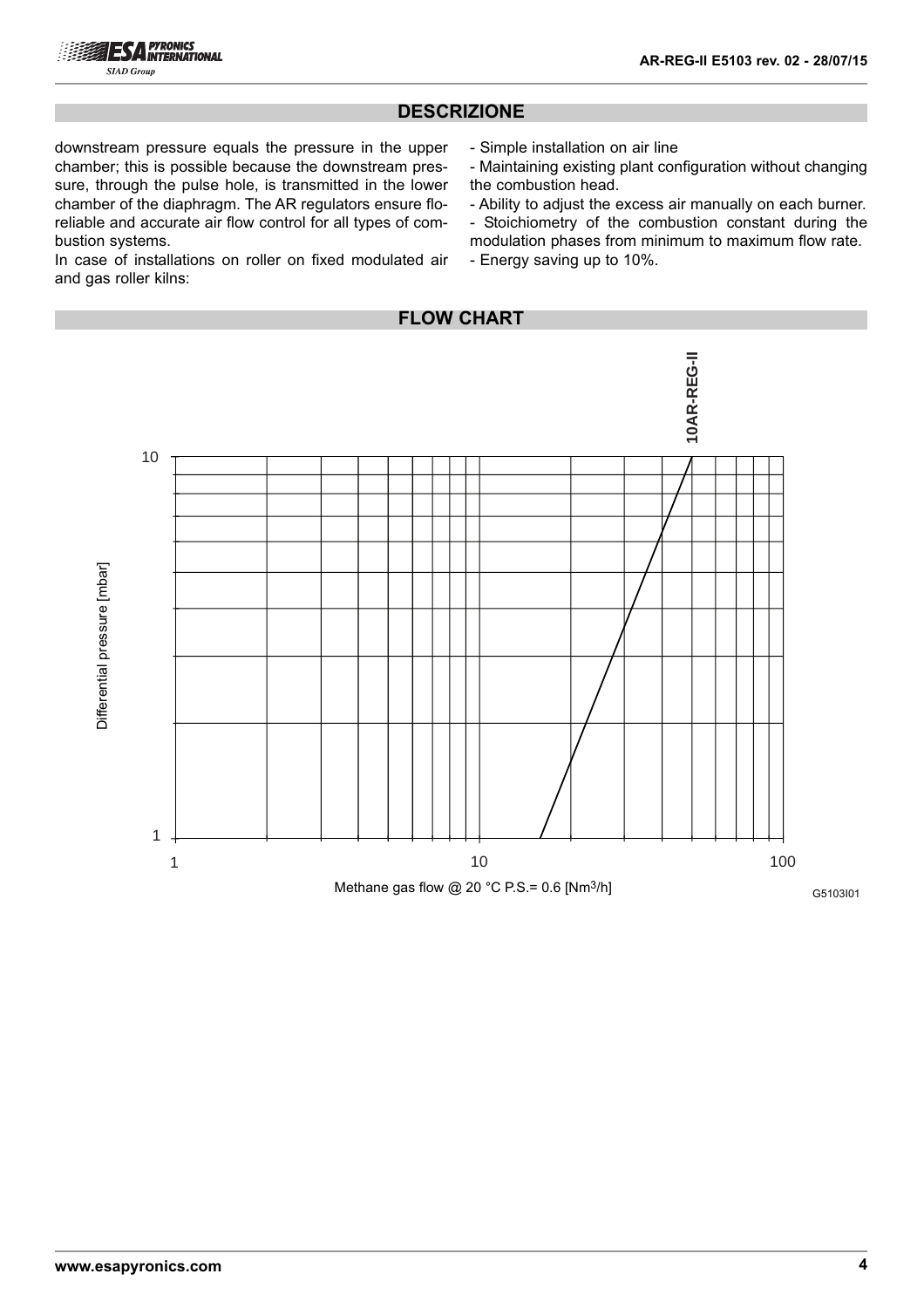

## **APPLICATION EXAMPLES**

The AR controller is balanced when the air pressure at the controller output is equal to the loading pressure of

the gas coming from the line.



| Pos. | <b>Description</b>          | <b>Included</b> | <b>Not included</b> |
|------|-----------------------------|-----------------|---------------------|
| 1    | Gas ball valve              |                 | X                   |
| 2    | Calibrated gas flange       |                 | X                   |
| 3    | Impulse line                |                 | X                   |
| 4    | Safety solenoid valve       |                 | X                   |
| 5    | Clibrated gas orifice *     |                 | X                   |
| 6    | Pressure regulator          | X               |                     |
| 7    | Manual air regulation valve |                 | X                   |
| 8    | Flame control               |                 | X                   |
| 9    | Ignition transformer        |                 | X                   |
| 10   | <b>Burner</b>               |                 |                     |

\* **NB: For proper functionin of the regulator it is necessary to install a calibrated orifice on the gas inlet.**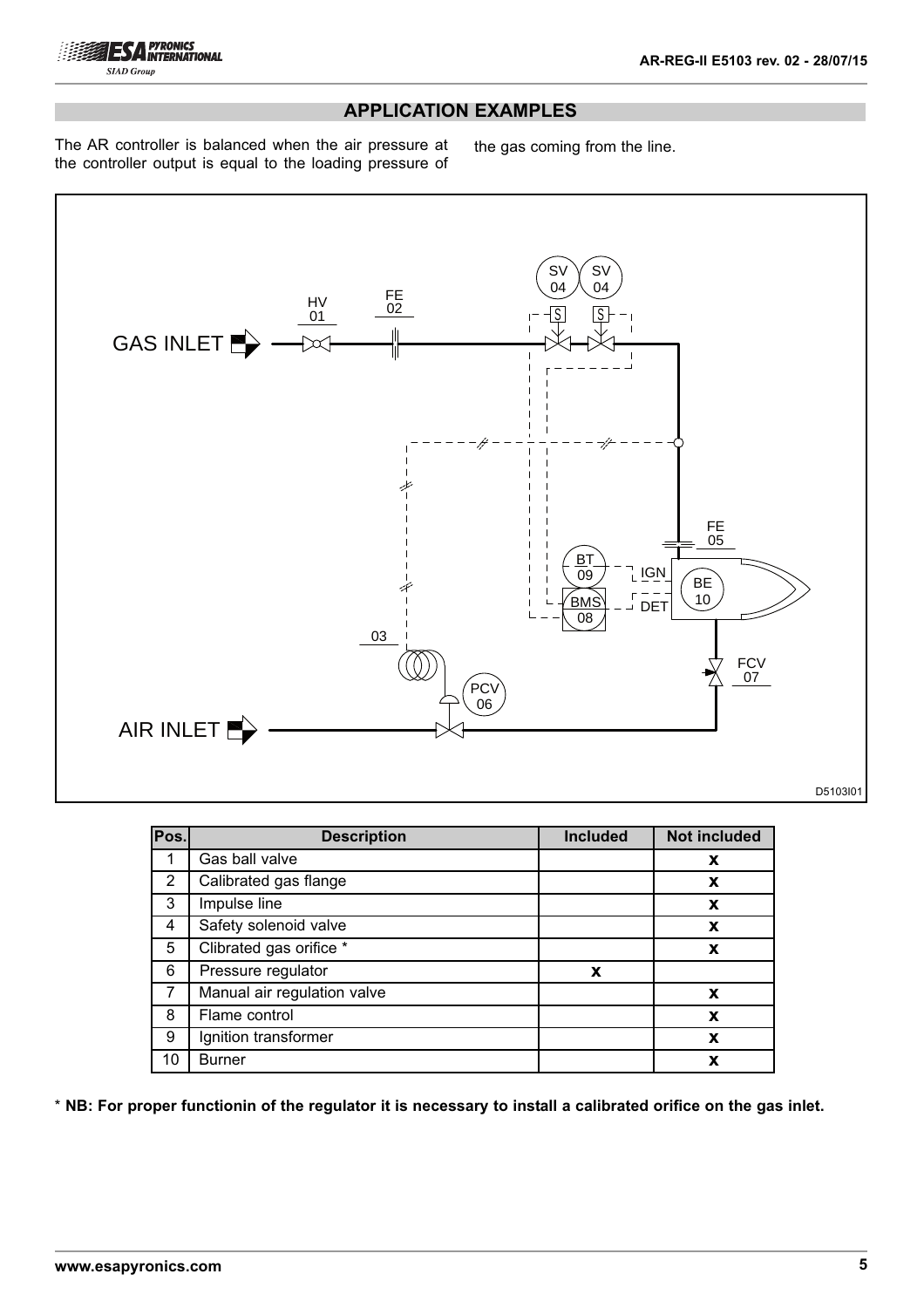## **WARNINGS**

All the AR regulators, in the production phase, are subjected to functional testing and calibration; being built and fitted with special criteria and very small tolerances, any modification or adjustment made in the field would be counterproductive. For each type of calibration or repair please contact ESA.

 $\blacksquare$  Make sure that the pressure and the temperature of the fluid are less than the maximum allowed.

■ The pressure regulator is not equipped with a filter. Ensure that upstream of the regulator there is a filter system with filtration of not more than 50 μm.

■ Check the correct installation of the valve before starting the flow in the pipeline.

 $\blacksquare$  In case of malfunction of the valve or actuator, follow the instructions of this manual in the chapter "MAINTE-NANCE" or contact your ESA PYRONICS service.

■ Any modification or repair done by third parties can compromise the application safety and automatically voids the warranty conditions.

■ After each adjustment of the adjusting screw, make sure that the protection cap is fully tightened in the closed position, so as to ensure the tightness towards the outside.

### **INSTALLATION**

**1 -** The correct working position is vertical with flat plane horizontal piping. horizontal assembly with vertical piping is allowed.

**2 -** The arrow on the valve body indicates the flow direction

**3 -** Regulators should not be installed in areas with a temperature above the maximum operating value.

**4 -** For installation in the pipeline, provide tapered threads according to ISO 7/1, using appropriate thread sealing paste.

**5 -** Provide a section of pipe upstream and downstream of the regulator at least 100mm.

**6 -** With regards to the connection of the regulator's impulse signals, use metallic pipes with and internal section of at least o ø 8 mm**.** Check that there are no signs of squashing or deformation along the pipes as this could affect the proper transmisison of the signal to the instrument.

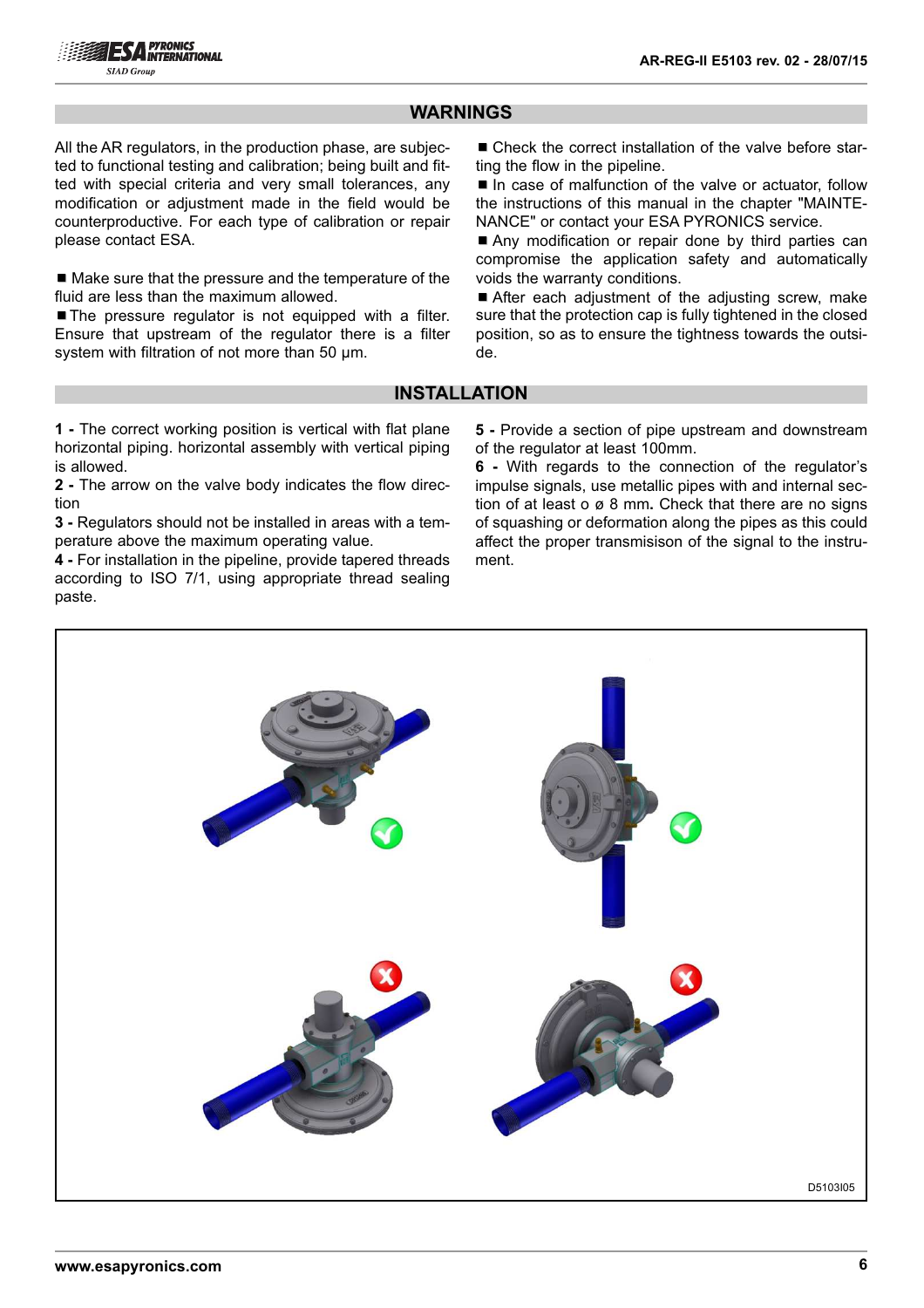

### **REGULATION AND SETTING**

All AR-REG-II combustion ratio regulators, during the production phase, are subject to functional setting and inspection; as they are built with special criteria and very small tolerances.

**1 -** Open the cap of the stem where an adjusting screw is housed

**2 -** For a correct calibration of the air / gas ratio at minimum power, turn the spring as follows:

**a)** screw on the adjustment screw to decrease the output pressure of the instrument.

**b)** unscrew the adjusting screw to increase the output pressure of the instrument..



# **MAINTENANCE**

**You cannot perform repairs on the regulators or on its components.** Repair must be performee by ESA S.p.A. qualified technicians respecting the norms in force. . Per

ogni tipo di taratura o di riparazione si consiglia vivamente di contattare il personale ESA PYRONICS.